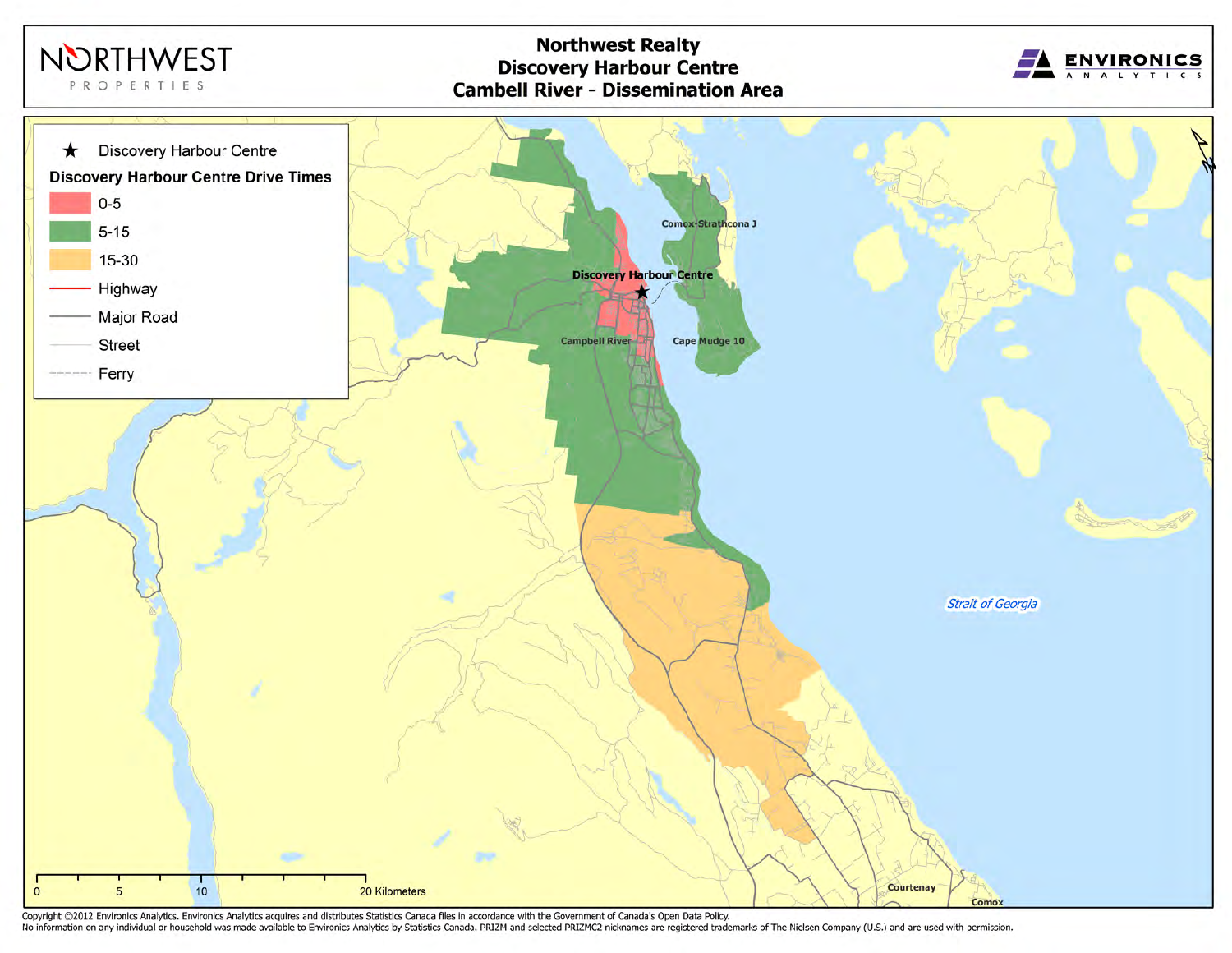## NORTHWEST P R O P E R T I E S

## **DemoStats (2015) Summary**

Trade Area: Discovery Harbour Centre - 0-5 minutes Benchmark: British Columbia



|                                                | <b>Trade Area</b> |              |                      |                |  |
|------------------------------------------------|-------------------|--------------|----------------------|----------------|--|
| <b>Variable</b>                                | Count             | %            | <b>Bench % Index</b> |                |  |
| <b>Base Variables</b>                          |                   |              |                      |                |  |
| <b>Total Population</b>                        | 11,509            |              | 4,680,781            |                |  |
| Total Households                               | 5,501             |              | 1,902,822            |                |  |
| <b>Household Characteristics</b>               |                   |              |                      |                |  |
| <b>Age of Household Maintainers</b>            |                   |              |                      |                |  |
| Under 25 Years                                 | 307               | 5.6          | 3.4                  | 162            |  |
| 25 to 34 years                                 | 439               | 8.0          | 14.8                 | 54             |  |
| 35 to 44 years                                 | 597               | 10.9         | 16.8                 | 64             |  |
| 45 to 54 years<br>55 to 64 years               | 938<br>1,348      | 17.1<br>24.5 | 20.6<br>20.2         | 83<br>121      |  |
| 65 to 74 years                                 | 1,111             | 20.2         | 14.3                 | 141            |  |
| 75 years or over                               | 762               | 13.8         | 9.9                  | 140            |  |
| <b>Size of Household</b>                       |                   |              |                      |                |  |
| 1 Person                                       | 1,935             | 35.2         | 28.5                 | 123            |  |
| 2 Persons                                      | 2,223             | 40.4         | 34.6                 | 117            |  |
| 3 Persons                                      | 667               | 12.1         | 15.0                 | 81             |  |
| 4 or more Persons                              | 676               | 12.3         | 21.9                 | 56             |  |
| <b>Household Type</b>                          |                   |              |                      |                |  |
| <b>Total Census Families</b>                   | 3,179             |              |                      | 100            |  |
| Couples with children                          | 1,035             | 32.5         | 42.5                 | 77             |  |
| Couples without children                       | 1,451             | 45.7         | 42.0                 | 109            |  |
| Lone-parent                                    | 693               | 21.8         | 15.5                 | 140            |  |
| One family households                          | 3,016             | 54.8         | 60.7                 | 90             |  |
| Multiple-family households                     | 54                | 1.0          | 2.8                  | 35             |  |
| Non-family households<br><b>Marital Status</b> | 2,431             | 44.2         | 36.4                 | 121            |  |
| Single (never married)                         | 2,348             | 23.2         | 27.5                 | 85             |  |
| Married or common-law                          | 5,505             | 54.5         | 57.3                 | 95             |  |
| Widowed                                        | 857               | 8.5          | 5.5                  | 153            |  |
| Divorced                                       | 1,040             | 10.3         | 6.9                  | 150            |  |
| Separated (legally married)                    | 356               | 3.5          | 2.8                  | 126            |  |
| Age of Children at Home                        |                   |              |                      |                |  |
| Total Children at Home                         | 2,734             |              |                      | 100            |  |
| Under 5 years of age                           | 435               | 15.9         | 17.6                 | 91             |  |
| 5 to 9 years                                   | 485               | 17.8         | 18.1                 | 98             |  |
| 10 to 14 years                                 | 481               | 17.6         | 17.9                 | 98             |  |
| 15 to 19 years                                 | 561               | 20.5         | 20.1                 | 102            |  |
| 20 to 24 years                                 | 412               | 15.1         | 14.6                 | 103            |  |
| 25 years and over                              | 360               | 13.2         | 11.9                 | 111            |  |
| <b>Dwelling Characteristics</b>                |                   |              |                      |                |  |
| <b>Housing Tenure</b><br>Owned                 | 3,505             | 63.7         | 70.8                 | 90             |  |
| Rented                                         | 1,996             | 36.3         | 28.9                 | 125            |  |
| <b>Band Housing</b>                            | 0                 | 0.0          | 0.3                  | 0              |  |
| <b>Housing Type</b>                            |                   |              |                      |                |  |
| Houses                                         | 3,368             | 61.2         | 57.8                 | 106            |  |
| Single-Detached                                | 2,781             | 50.6         | 47.1                 | 107            |  |
| Semi-Detached                                  | 297               | 5.4          | 3.1                  | 177            |  |
| Row                                            | 291               | 5.3          | 7.7                  | 69             |  |
| Apartments                                     | 1,812             | 32.9         | 39.5                 | 83             |  |
| High-rise (5+ floors)                          | 12                | 0.2          | 9.1                  | $\overline{2}$ |  |
| Low-rise (<5 floors)                           | 1,498             | 27.2         | 20.1                 | 136            |  |
| Detached duplex                                | 302               | 5.5          | 10.4                 | 53             |  |
| Moveable dwelling                              | 321               | 5.8          | 2.5                  | 230            |  |
| <b>Age of Housing</b>                          |                   |              |                      |                |  |
| Before 1960                                    | 877               | 16.0         | 15.1                 | 106            |  |
| 1961 to 1980                                   | 2,487             | 45.2<br>15.6 | 29.4                 | 154            |  |
| 1981 to 1990<br>1991 to 2000                   | 859<br>664        | 12.1         | 16.5<br>17.7         | 95<br>68       |  |
| 2001 to 2005                                   | 174               | 3.2          | 7.1                  | 44             |  |
| 2006 to 2011                                   | 286               | 5.2          | 8.9                  | 58             |  |
| After 2011                                     | 154               | 2.8          | 5.3                  | 53             |  |
|                                                |                   |              |                      |                |  |

| <b>Variable</b>                                               | <b>Trade Area</b> |            | <b>Bench % Index</b> |                      |
|---------------------------------------------------------------|-------------------|------------|----------------------|----------------------|
|                                                               | Count             | ℅          |                      |                      |
| <b>Education &amp; Employment</b><br><b>Education</b>         |                   |            |                      |                      |
| No certificate, diploma or degree                             | 2,264             | 23.3       | 16.2                 | 144                  |
| High school or equivalent                                     | 2,852             | 29.4       | 26.9                 | 109                  |
| Apprenticeship/trades or diploma                              | 1,523             | 15.7       | 10.1                 | 155                  |
| College/CEGEP/non-uni cert. or diploma                        | 1,796             | 18.5       | 16.4                 | 113                  |
| Univ. cert. or diploma below bachelor                         | 361               | 3.7        | 5.9                  | 63                   |
| University degree                                             | 908               | 9.4        | 24.5                 | 38                   |
| <b>Labour Force</b>                                           |                   |            |                      |                      |
| In the Labour force(15+)<br><b>Labour Force by Occupation</b> | 5,327             | 54.9       | 63.4                 | 87                   |
| Management                                                    | 323               | 3.3        | 5.7                  | 59                   |
| Business, finance, admin                                      | 550               | 5.7        | 10.3                 | 55                   |
| Natural & app. sciences                                       | 431               | 4.4        | 4.5                  | 99                   |
| Health                                                        | 273               | 2.8        | 4.0                  | 71                   |
| Edu., law & social, commu. & gov't                            | 508               | 5.2        | 7.6                  | 69                   |
| Art, culture, rec. & sport                                    | 135               | 1.4        | 2.3                  | 60                   |
| Sales & service                                               | 1,540             | 15.9       | 15.2                 | 104                  |
| Trades, transpo & equip. ops                                  | 924               | 9.5        | 8.8                  | 108                  |
| Natural resources, agriculture                                | 330               | 3.4        | 1.7                  | 204                  |
| Manufacturing & utilities                                     | 174               | 1.8        | 2.3                  | 79                   |
| Commuting                                                     |                   |            |                      |                      |
| Car (Driver)                                                  | 3,090             | 68.3       | 71.3                 | 96                   |
| Car (Passenger)                                               | 415               | 9.2        | 5.6                  | 165                  |
| <b>Public Transit</b>                                         | 303               | 67         | 12.7                 | 52                   |
| Walking                                                       | 419               | 9.3        | 6.6                  | 140                  |
| Bicycle                                                       | 134               | 3.0        | 2.1                  | 142                  |
| <b>Household Income</b><br>Average household income           |                   | \$66,104   | \$89,340             | 74                   |
| Language, Immigration & Ethno-Cultural                        |                   |            |                      |                      |
| <b>Immigration Status</b>                                     |                   |            |                      |                      |
| Non-immigrant                                                 | 9,790             | 88.2       | 69.5                 | 127                  |
| Born in province of residence                                 | 6,756             | 60.8       | 47.8                 | 127                  |
| Born outside province of residence                            | 3,034             | 27.3       | 21.7                 | 126                  |
| Total Immigrant                                               | 1,297             | 11.7       | 28.9                 | 40                   |
| <b>Visible Minority</b>                                       |                   |            |                      |                      |
| <b>Total Visible Minorities</b>                               | 477               | 4.3        | 28.7                 | 15                   |
| Chinese<br>South Asian                                        | 42                | 0.4        | 10.2                 | $\overline{4}$       |
| Black                                                         | 62<br>52          | 0.6<br>0.5 | 7.7                  | $\overline{7}$<br>56 |
| Filipino                                                      | 54                | 0.5        | 0.8<br>3.0           | 16                   |
| Latin American                                                | 52                | 0.5        | $1.0\,$              | 49                   |
| Southeast Asian                                               | 139               | 1.3        | 1.4                  | 93                   |
| Arab                                                          | 0                 | 0.0        | 0.4                  | $\overline{0}$       |
| West Asian                                                    | 0                 | 0.0        | 1.1                  | $\overline{0}$       |
| Korean                                                        | 0                 | 0.0        | 1.3                  | 0                    |
| Japanese                                                      | 44                | 0.4        | 0.9                  | 45                   |
| Mother Tongue (Top 11)                                        |                   |            |                      |                      |
| English                                                       | 10,145            | 91.4       | 70.1                 | 130                  |
| French                                                        | 196               | 1.8        | 1.4                  | 129                  |
| Total Non-Official                                            | 662               | 6.0        | 26.7                 | 22                   |
| German                                                        | 131               | 1.2        | 1.6                  | 72                   |
| Vietnamese                                                    | 63                | 0.6        | 0.6                  | 102                  |
| Dutch                                                         | 44                | 0.4        | 0.5                  | 85                   |
| Spanish                                                       | 42                | 0.4        | 1.0                  | 37                   |
| Italian                                                       | 33                | 0.3        | 0.5                  | 60                   |
| Tagalog                                                       | 31                | 0.3        | 1.7                  | 16                   |
| Polish                                                        | 28                | 0.3        | 0.4                  | 64                   |
| Portuguese                                                    | 25                | 0.2        | 0.3                  | 67                   |
| Panjabi<br>Chinese n.o.s                                      | 24<br>23          | 0.2<br>0.2 | 4.4<br>2.7           | 5<br>8               |
| Hungarian                                                     | 23                | 0.2        | 0.2                  | 100                  |
|                                                               |                   |            |                      |                      |

Under 80 | 110 to 119 | 120 to 149 | Over 150 | **Index Legend** 

Copyright ©2015 Environics Analytics. Environics Analytics acquires and distributes Statistics Canada files in accordance with the Government of Canada's Open Data Policy. No information on any individual or household was made available to Environics Analytics by Statistics Canada.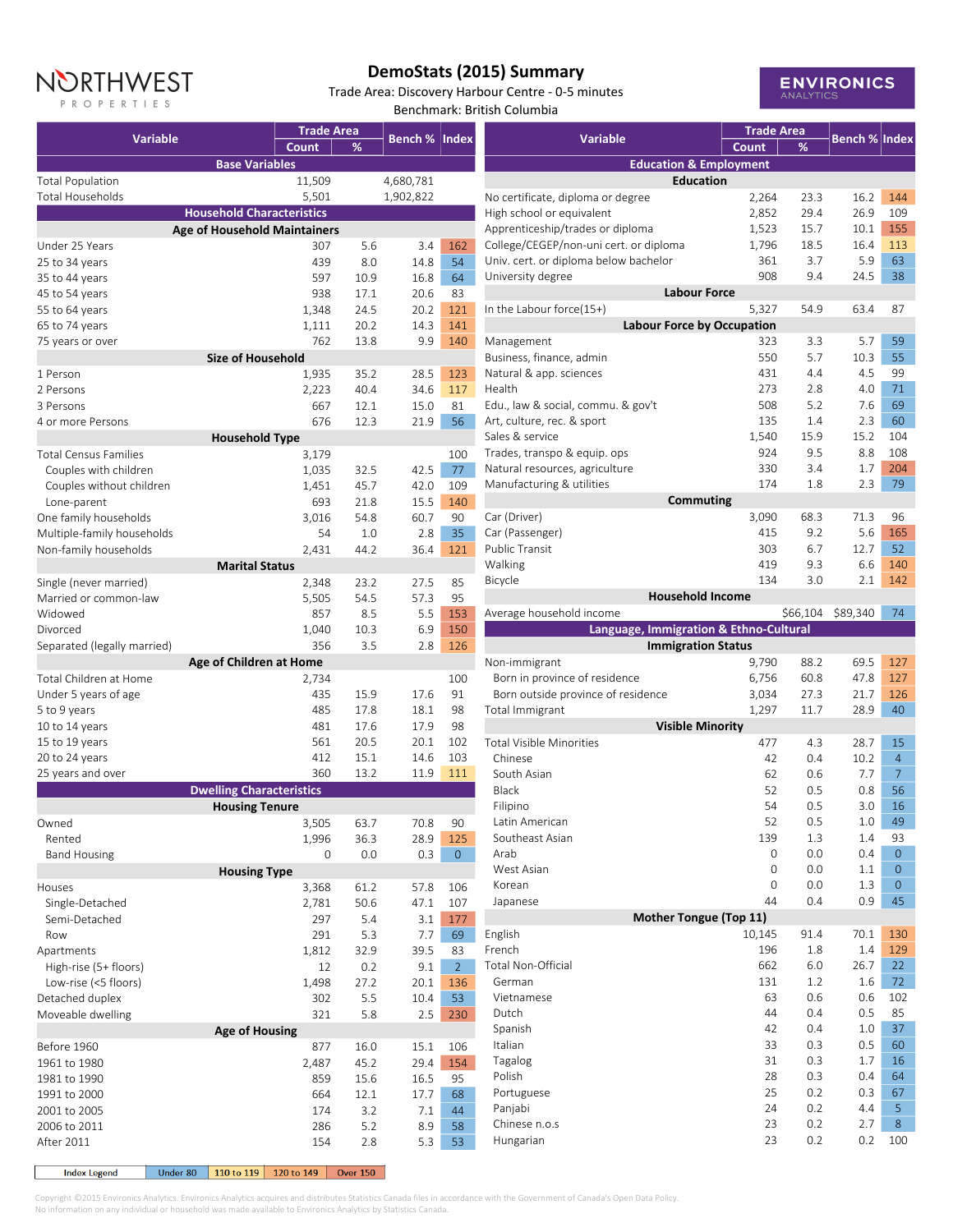

## **DemoStats (2015) Summary**

Trade Area: Discovery Harbour Centre - 5-15 minutes Benchmark: British Columbia



|                                                       | <b>Trade Area</b> |      |                      |     |  |
|-------------------------------------------------------|-------------------|------|----------------------|-----|--|
| <b>Variable</b>                                       | Count             | ℅    | <b>Bench % Index</b> |     |  |
| <b>Base Variables</b>                                 |                   |      |                      |     |  |
| <b>Total Population</b>                               | 26,429            |      | 4,680,781            |     |  |
| Total Households                                      | 11,604            |      | 1,902,822            |     |  |
| <b>Household Characteristics</b>                      |                   |      |                      |     |  |
|                                                       |                   |      |                      |     |  |
| <b>Age of Household Maintainers</b><br>Under 25 Years | 354               | 3.1  | 3.4                  | 89  |  |
| 25 to 34 years                                        | 1,414             | 12.2 | 14.8                 | 82  |  |
| 35 to 44 years                                        | 1,811             | 15.6 | 16.8                 | 93  |  |
| 45 to 54 years                                        | 2,301             | 19.8 | 20.6                 | 96  |  |
| 55 to 64 years                                        | 2,752             | 23.7 | 20.2                 | 117 |  |
| 65 to 74 years                                        | 1,879             | 16.2 | 14.3                 | 113 |  |
| 75 years or over                                      | 1,092             | 9.4  | 9.9                  | 95  |  |
| <b>Size of Household</b>                              |                   |      |                      |     |  |
| 1 Person                                              | 2,980             | 25.7 | 28.5                 | 90  |  |
| 2 Persons                                             | 4,817             | 41.5 | 34.6                 | 120 |  |
| 3 Persons                                             | 1,765             | 15.2 | 15.0                 | 102 |  |
| 4 or more Persons                                     | 2,043             | 17.6 | 21.9                 | 81  |  |
| <b>Household Type</b>                                 |                   |      |                      |     |  |
| <b>Total Census Families</b>                          | 8,062             |      |                      | 100 |  |
| Couples with children                                 | 3,077             | 38.2 | 42.5                 | 90  |  |
| Couples without children                              | 3,728             | 46.2 | 42.0                 | 110 |  |
| Lone-parent                                           | 1,257             | 15.6 | 15.5                 | 100 |  |
| One family households                                 | 7,765             | 66.9 | 60.7                 | 110 |  |
| Multiple-family households                            | 138               | 1.2  | 2.8                  | 42  |  |
| Non-family households                                 | 3,701             | 31.9 | 36.4                 | 88  |  |
| <b>Marital Status</b>                                 |                   |      |                      |     |  |
| Single (never married)                                | 4,478             | 20.1 | 27.5                 | 73  |  |
| Married or common-law                                 | 14,376            | 64.4 | 57.3                 | 112 |  |
| Widowed                                               | 1,136             | 5.1  | 5.5                  | 92  |  |
| Divorced                                              | 1,685             | 7.6  | 6.9                  | 110 |  |
| Separated (legally married)                           | 648               | 2.9  | 2.8                  | 103 |  |
| Age of Children at Home                               |                   |      |                      |     |  |
| Total Children at Home                                | 7,418             |      |                      | 100 |  |
| Under 5 years of age                                  | 1,167             | 15.7 | 17.6                 | 90  |  |
| 5 to 9 years                                          | 1,425             | 19.2 | 18.1                 | 106 |  |
| 10 to 14 years                                        | 1,504             | 20.3 | 17.9                 | 113 |  |
| 15 to 19 years                                        | 1,675             | 22.6 | 20.1                 | 113 |  |
| 20 to 24 years                                        | 1,026             | 13.8 | 14.6                 | 95  |  |
| 25 years and over                                     | 620               | 8.4  | 11.9                 | 70  |  |
| <b>Dwelling Characteristics</b>                       |                   |      |                      |     |  |
| <b>Housing Tenure</b>                                 |                   |      |                      |     |  |
| Owned                                                 | 9,590             | 82.6 | 70.8                 | 117 |  |
| Rented                                                | 2,009             | 17.3 | 28.9                 | 60  |  |
| <b>Band Housing</b>                                   | 5                 | 0.0  | 0.3                  | 14  |  |
| <b>Housing Type</b>                                   |                   |      |                      |     |  |
| Houses                                                | 9,908             | 85.4 | 57.8                 | 148 |  |
| Single-Detached                                       | 8,710             | 75.1 | 47.1                 | 159 |  |
| Semi-Detached                                         | 470               | 4.1  | 3.1                  | 133 |  |
| Row                                                   | 727               | 6.3  | 7.7                  | 82  |  |
| Apartments                                            | 1,166             | 10.1 | 39.5                 | 25  |  |
| High-rise (5+ floors)                                 | 5                 | 0.0  | 9.1                  | 0   |  |
| Low-rise (<5 floors)                                  | 697               | 6.0  | 20.1                 | 30  |  |
| Detached duplex                                       | 464               | 4.0  | 10.4                 | 39  |  |
| Moveable dwelling                                     | 530               | 4.6  | 2.5                  | 180 |  |
| <b>Age of Housing</b>                                 |                   |      |                      |     |  |
| Before 1960                                           | 737               | 6.4  | 15.1                 | 42  |  |
| 1961 to 1980                                          | 3,246             | 28.0 | 29.4                 | 95  |  |
| 1981 to 1990                                          | 2,218             | 19.1 | 16.5                 | 116 |  |
| 1991 to 2000                                          | 2,576             | 22.2 | 17.7                 | 126 |  |
| 2001 to 2005                                          | 665               | 5.7  | 7.1                  | 80  |  |
| 2006 to 2011                                          | 1,348             | 11.6 | 8.9                  | 130 |  |
| After 2011                                            | 814               | 7.0  | 5.3                  | 133 |  |
|                                                       |                   |      |                      |     |  |

|                                                                    | <b>Trade Area</b> |          |                      |                |
|--------------------------------------------------------------------|-------------------|----------|----------------------|----------------|
| <b>Variable</b>                                                    | Count             | ℅        | <b>Bench % Index</b> |                |
| <b>Education &amp; Employment</b>                                  |                   |          |                      |                |
| <b>Education</b>                                                   |                   |          |                      |                |
| No certificate, diploma or degree                                  | 4,214             | 19.0     | 16.2                 | 117            |
| High school or equivalent                                          | 6,418             | 29.0     | 26.9                 | 108            |
| Apprenticeship/trades or diploma                                   | 3,367             | 15.2     | 10.1                 | 150            |
| College/CEGEP/non-uni cert. or diploma                             | 4,124             | 18.6     | 16.4                 | 114            |
| Univ. cert. or diploma below bachelor                              | 884               | 4.0      | 5.9                  | 68             |
| University degree                                                  | 3,139             | 14.2     | 24.5                 | 58             |
| <b>Labour Force</b><br>In the Labour force(15+)                    | 13,462            | 60.8     | 63.4                 | 96             |
| <b>Labour Force by Occupation</b>                                  |                   |          |                      |                |
| Management                                                         | 988               | 4.5      | 5.7                  | 79             |
| Business, finance, admin                                           | 1,582             | 7.1      | 10.3                 | 69             |
| Natural & app. sciences                                            | 1,041             | 4.7      | 4.5                  | 105            |
| Health                                                             | 909               | 4.1      | 4.0                  | 104            |
| Edu., law & social, commu. & gov't                                 | 1,482             | 6.7      | 7.6                  | 88             |
| Art, culture, rec. & sport                                         | 319               | 1.4      | 2.3                  | 62             |
| Sales & service                                                    | 3,366             | 15.2     | 15.2                 | 100            |
| Trades, transpo & equip. ops                                       | 2,168             | 9.8      | 8.8                  | 111            |
| Natural resources, agriculture                                     | 871               | 3.9      | 1.7                  | 235            |
| Manufacturing & utilities                                          | 529               | 2.4      | 2.3                  | 105            |
| <b>Commuting</b>                                                   |                   |          |                      |                |
| Car (Driver)                                                       | 8,956             | 77.1     | 71.3                 | 108            |
| Car (Passenger)                                                    | 967               | 8.3      | 5.6                  | 149            |
| <b>Public Transit</b>                                              | 664               | 5.7      | 12.7                 | 45             |
| Walking                                                            | 475               | 4.1      | 6.6                  | 62             |
| Bicycle                                                            | 182               | 1.6      | 2.1                  | 75             |
| <b>Household Income</b>                                            |                   |          |                      |                |
| Average household income<br>Language, Immigration & Ethno-Cultural |                   | \$86,973 | \$89,340             | 97             |
| <b>Immigration Status</b>                                          |                   |          |                      |                |
| Non-immigrant                                                      | 23,207            | 88.4     | 69.5                 | 127            |
| Born in province of residence                                      | 16,325            | 62.2     | 47.8                 | 130            |
| Born outside province of residence                                 | 6,882             | 26.2     | 21.7                 | 121            |
| Total Immigrant                                                    | 2,945             | 11.2     | 28.9                 | 39             |
| <b>Visible Minority</b>                                            |                   |          |                      |                |
| <b>Total Visible Minorities</b>                                    | 1,166             | 4.4      | 28.7                 | 15             |
| Chinese                                                            | 152               | 0.6      | 10.2                 | 6              |
| South Asian                                                        | 221               | 0.8      | 7.7                  | 11             |
| <b>Black</b>                                                       | 114               | 0.4      | 0.8                  | 51             |
| Filipino                                                           | 176               | 0.7      | 3.0                  | 22             |
| Latin American                                                     | 103               | 0.4      | 1.0                  | 41             |
| Southeast Asian                                                    | 246               | 0.9      | 1.4                  | 70             |
| Arab                                                               | 12                | 0.1      | 0.4                  | 12             |
| West Asian                                                         | 0                 | 0.0      | 1.1                  | 0              |
| Korean                                                             | 24                | 0.1      | 1.3                  | $\overline{7}$ |
| Japanese<br>Mother Tongue (Top 11)                                 | 52                | 0.2      | 0.9                  | 22             |
| English                                                            | 24,206            | 92.2     | 70.1                 | 132            |
| French                                                             | 426               | 1.6      | 1.4                  | 119            |
| Total Non-Official                                                 | 1,441             | 5.5      | 26.7                 | 21             |
| German                                                             | 372               | $1.4\,$  | 1.6                  | 87             |
| Dutch                                                              | 118               | 0.5      | 0.5                  | 96             |
| Spanish                                                            | 86                | 0.3      | 1.0                  | 32             |
| Tagalog                                                            | 84                | 0.3      | 1.7                  | 19             |
| Vietnamese                                                         | 77                | 0.3      | 0.6                  | 52             |
| Panjabi                                                            | 62                | 0.2      | 4.4                  | 6              |
| Italian                                                            | 57                | 0.2      | 0.5                  | 44             |
| Polish                                                             | 50                | 0.2      | 0.4                  | 49             |
| Chinese n.o.s                                                      | 46                | 0.2      | 2.7                  | $\overline{7}$ |
| Japanese                                                           | 42                | 0.2      | 0.4                  | 37             |
| Portuguese                                                         | 39                | 0.2      | 0.3                  | 45             |
|                                                                    |                   |          |                      |                |

Under 80 | 110 to 119 | 120 to 149 | Over 150 | **Index Legend** 

Copyright ©2015 Environics Analytics. Environics Analytics acquires and distributes Statistics Canada files in accordance with the Government of Canada's Open Data Policy.

No information on any individual or household was made available to Environics Analytics by Statistics Canada.